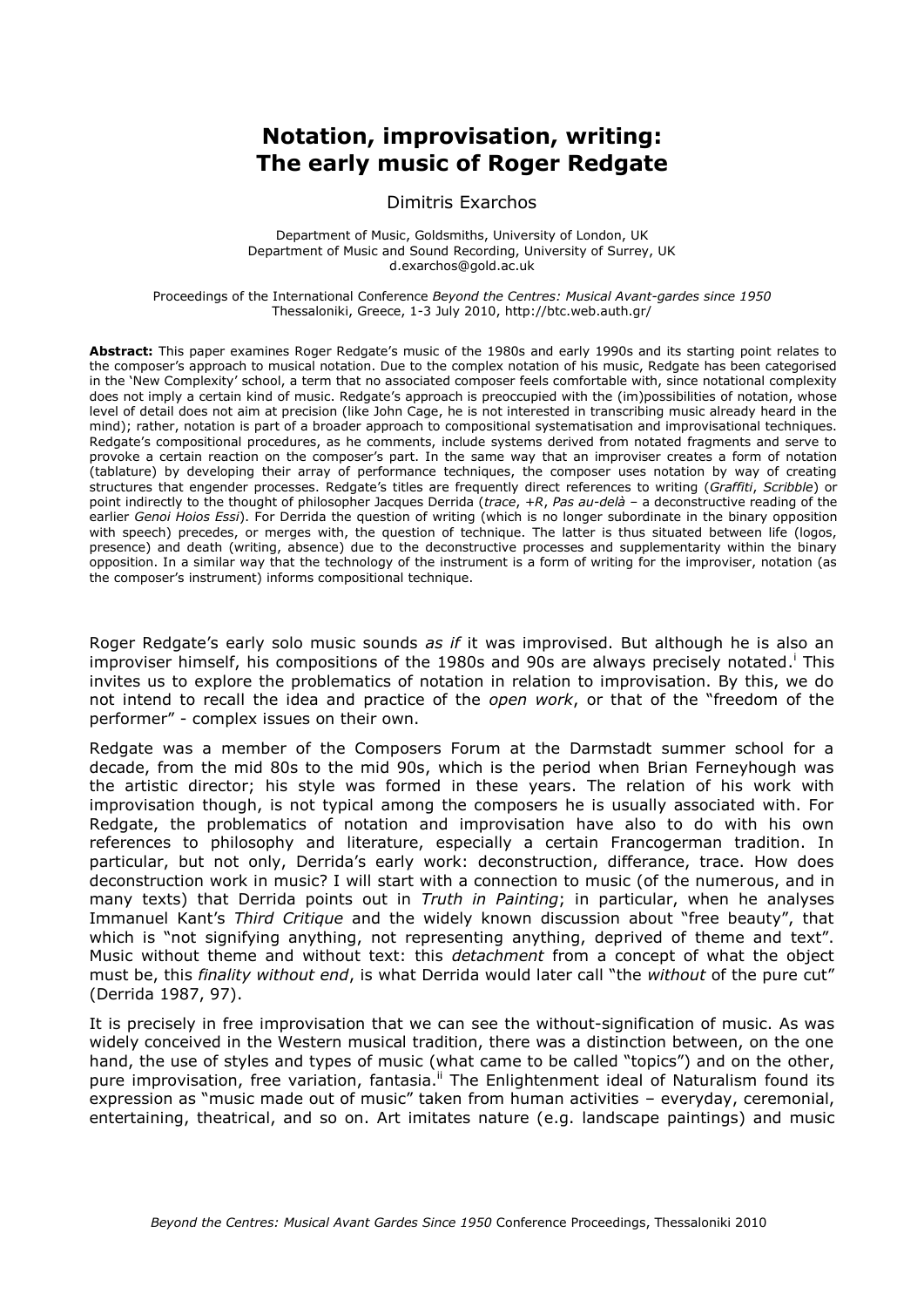imitates human nature.<sup>iii</sup>

According to Derrida, the passage from nature to art, in Kant"s argumentation, serves to provide an analogy between the two: the framing-foliage, the Greek meander, the ornamental patterns of interlocking lines, have no intrinsic meaning, represent nothing, as they are not related to any concept. The same would go for the classical fantasia, the without-theme, and "all music that is not set to words" (Derrida 1987, 96-7). Therefore, music not related to any kind of rhetoric. The distinction between absolute and programmatic music would be insufficient here. Even absolute music arose from its relation to text: Baroque theorists created catalogues of musical figures and their relation to widely known vocal works relating to certain affections: this is the basis for the *Affektenlehre*.

The parallelism between the non-signification of framing functions in the Fine Arts and improvisation (the non-thematic) in Music is the point of departure for an analysis of the *parergon* in music. Such a discussion would have to step beyond the framing function of the introduction and coda (or transitions between themes and sections): we should allow for the possibility of music with no topos (in the classical tradition) or music with no concept or structure (in the avant-garde). Derrida"s take on Kant"s argument, allows for the deconstructive functions in the binary *ergon / parergon*: the decorative role of the frame is equated with music improvisation through the non-signification, the non-representation, the non-relation to any concept. The parergon, says Derrida, is "neither work (*ergon*) nor outside the work, neither inside nor outside, neither above nor below, it disconcerts any opposition but does not remain indeterminate and it *gives rise* to the work. It is no longer merely around the work" (Derrida 1987, 9). The parergon thus includes the frame, the title, the signature, the legend, and so on. The paradox of non-signifying music (the ergon) as parergon is intensified by Redgate by his numerous titles, which refer to writing (*Scribble*, *Graffiti*, *Trace*), or titles of Derrida"s work (*+R*, *Feu la cendre*, *Éperons*).

The performance of a fully notated work, with a heavily complex and detailed score, and its relation to improvisation poses the question of the boundaries between notation and improvisation, also in terms of material, i.e. the boundaries between compositional system and process. Redgate"s compositional practice, at least in his early music, uses musical material in the form of freely composed fragments that engender structures and processes, which in turn are developed on different levels at the same time. Compositional systems are derived from these structures and in turn the composer "reacts" to the system's results; this liminal space between system and processes is where composition takes place. For example, the first 8-bar section of *+R* (1991-94, for solo clarinet) was created by freely composed musical ideas that would later be subjected to generative processes.

In an unpublished interview of 1982, Derrida problematises the possibility of improvisation; but, for the moment, let us read this in relation to notation: "there are already a great number of prescriptions that are prescribed in our memory and in our culture" (cited in *Derrida* 2002). Redgate's response could be described similarly: a composer is given a blank page with a system of staves; this already limits the possibilities of notation. Therefore, the possibility of notating music is already culturally pre-determined (prescribed). But notation, as with writing in general, is an act of inscription. The way Redgate works is in many ways similar to the way an improviser works: they develop an approach to their instrument, in an attempt to reinvent it; they also turn their instrument into a kind of notation, or more precisely a kind of tablature – in the sense that techniques and gestures are developed as a kind of physical memory. One can notate all the possible techniques of an improviser; and this would be only a step further of what the musician does by their developing of a set of techniques. Of course Redgate"s compositional process relates to structures and generative processes, whose rigour is in contrast to the act of improvisation; but considering the relation between notation and improvisation, he is interested in problematising their overlap.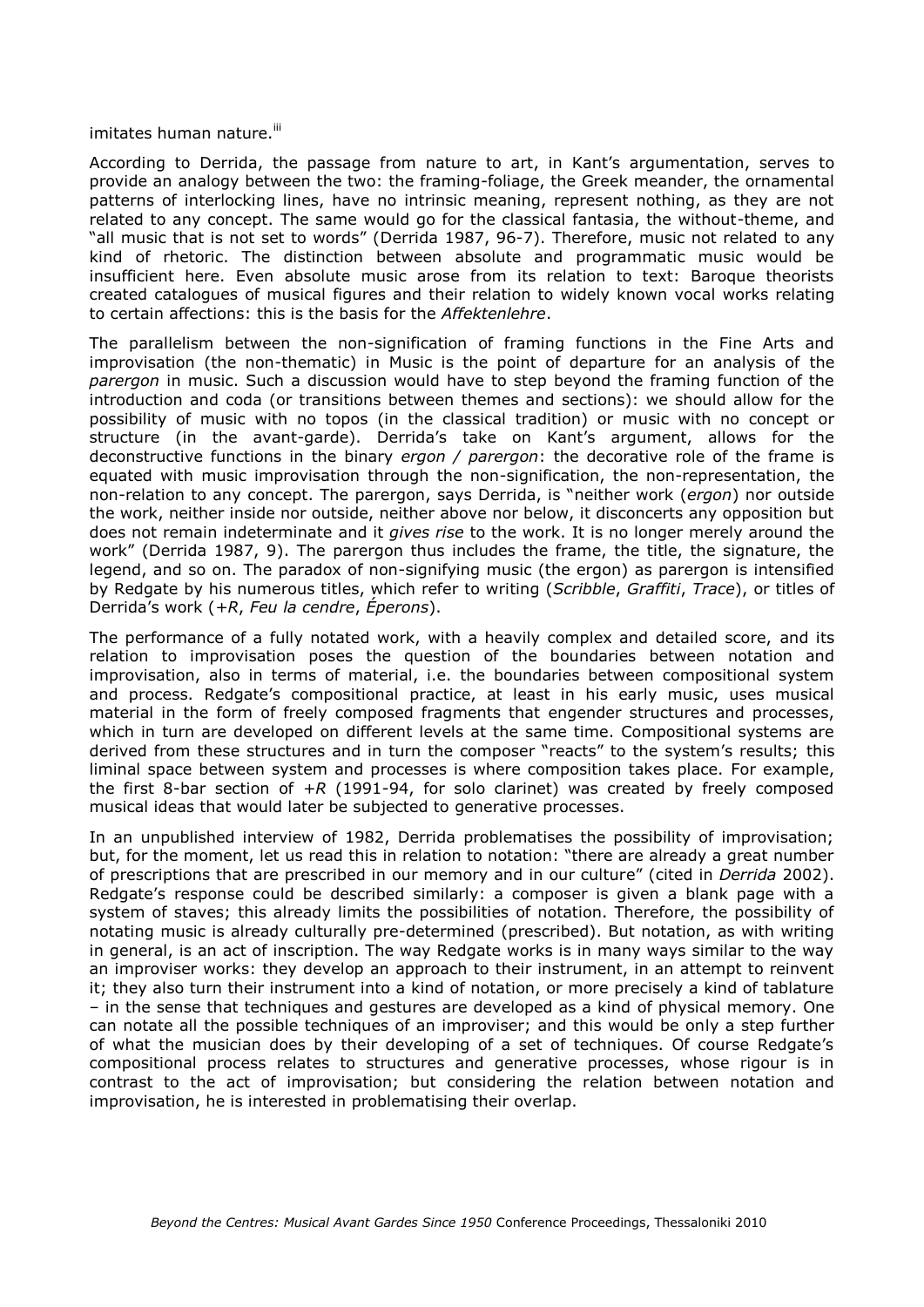Richard Barrett suggests that Redgate"s search for a *grammatology of music* has not been adequately discussed (Barrett 1995, 136). A response to this prompt is offered by the relationship of writing to the binary composition/improvisation. In *Of Grammatology* Derrida talks of writing as preceding speech; his project for the deconstruction of classical metaphysics can be seen in the binary speech/writing. He talks about the possibility of overturning the privileged side of the binary, and how this possibility has been always already at work. Traditionally, writing had been situated outside and below the full presence of speech, accused for forgetfulness. As Derrida himself says in relation to classical linguistics: "If "writing" signifies inscription and especially the durable institution of a sign (and that is the only irreducible kernel of the concept of writing), writing in general covers the entire field of linguistic signs. In that field a certain sort of instituted signifiers may then appear, […] ordered by a certain relationship with other instituted [signifiers] – hence "written", even if they are "phonic"". (Derrida 1997, 44)

Improvisation and composition are regulated by equivalent functions: the presence of the improviser and the absence of the composer are the "phonic" and "graphic" elements here. The latter informs Redgate"s search, in a similar way to what prompted John Cage define the musical score as "a letter to the performer". By pushing the limits of traditional notation to the extreme, by taking all or part of the possibilities of an instrument in an attempt to produce new sounds through complex notation or extended techniques, the composer "psychologises" notation: the challenged performer is no longer at ease. The musical score has a new relation to the work, thus rendering even more enigmatic the musical *parergon*.

The relation of writing in the dichotomy improvisation/composition is that of what Derrida called the "third term": it participates in both sides of the polarity. "It is at the same time, the place where the system constitutes itself, and where this constitution is threatened by the heterogeneous" (Derrida and Ferraris 2001, 5). Notation, as the third term, obscures the limits of what is present and what absent. The discussion here could incorporate the connection that Jean-Jacques Rousseau makes between music and language (in the *Essay on the Origin of Languages*) and how the science of Harmony has caused music to degenerate: there is an originary separation between speech and music. For Rousseau it is obvious that the song is the origin of music and that itself derives from the natural inflections of speech. For him, music and song grew apart; it is a case of a degradation caused by the forgetting of the origin of music (see Derrida 1997, 199). Free improvisation requires and exemplifies the purity of speech, presence, natural language; uncontaminated by the evils of writing, cold calculation, and grammaticality.

Derrida's deconstructive strategy, shows how writing grows as a supplement to speech, at the same time substituting and adding to an internal lack. This *both/and* logic is located by Redgate in the overlap of notation and improvisation. The space of this overlap is marked by the *trace*: the condition of difference (between signs); "not only the disappearance of origin", but "the origin of the origin"; "an operation and not a state"; "the *differance* which opens appearance and signification (Derrida 1997, 61; 51; 65)". The idea of the written mark and its trace will give the title to another work by Redgate, *trace* (1996, for solo piano).

Let us now examine the consequences for free improvisation, of this comprehension of language by writing. Since writing precedes speech, what is the kind of notation that always already precedes improvisation? For Redgate, it is the instrument itself. Although writing, as the totality of what gives rise to inscription in general, cannot be reduced to technique or technology, the technology of the instrument is realised as a technique, and more precisely as an array of performance techniques. The improviser, Redgate points out, re-invents their instrument, they create a language, whose notation is the physical memory of their technique and the technology of their instrument.

For Redgate, being interested in free improvisation and free jazz does not legitimize any combinations of both notated, composed structures, and improvising: that would be too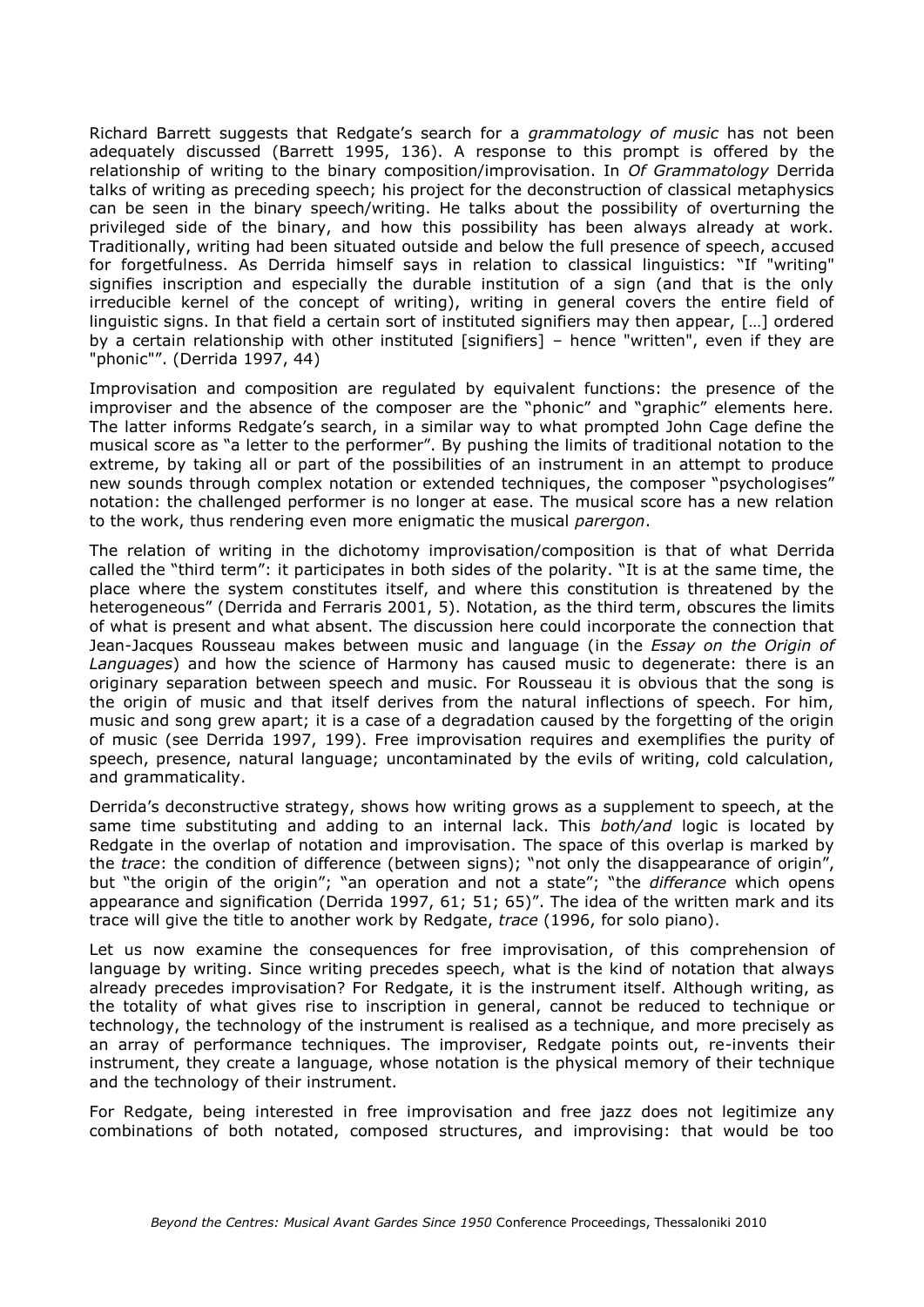simple. In the programme notes to *Éperons* (1988, for oboe and percussion), Redgate wrote: "Like many of my compositions for solo instruments, this work reflects my interest in free jazz. However, the music is in no way intended to be a jazz composition or to allow the kind of freedom associated with improvisation. Rather, the performer is placed in similar kinds of extreme situations characteristic of such idioms through an exploration of the limits of notation and instrumental technique, retaining a tightly directed control over the result" (in Redgate 2009, 5). It is a question of how one deals with being aware of one's influences, either by allowing or avoiding them in one's own music. In a similar discussion on the freedom of the performer, Xenakis would also point to the idea of influences, although mainly on the performer"s part (Matossian 1986, 153-4).

However, before any habitual behaviour or influences that might intervene, it is the function of writing that precedes that of improvising. As I have mentioned, writing would obscure the limit between improvisation and composition, and in its general sense could incorporate any improvisational strategy. Derrida said about improvisation: "It's not easy to improvise, it's the most difficult thing to do. Even when one improvises in front of a camera or microphone, one ventriloquizes or leaves another to speak in one's place the schemas and languages that are already there. There are already a great number of prescriptions that are prescribed in our memory and in our culture. All the names are already preprogrammed. It's already the names that inhibit our ability to ever really improvise. One can't say what ever one wants, one is obliged more or less to reproduce the stereotypical discourse. And so I believe in improvisation and I fight for improvisation. But always with the belief that it's impossible. And there where there is improvisation I am not able to see myself. I am blind to myself. And it's what I will see, no, I won't see it. It's for others to see. The one who is improvised here, no I won't ever see him" (Unpublished Interview of 1982, cited in *Derrida* 2002).

What if the title were the parergon? asks Derrida in *Truth in Painting*. The title of a chapter in this book gives the title *+R*. Valerio Adami"s drawing *Noyèe* (1975), cites Derrida"s *Glas* (1974): "l"angle est toujours pour moi un bord de tombe" [the angle is always for me the edge of a tomb]; "Et j"entends à mot angle son *gl*" [And I hear in the word angle its *gl*]. The *sound gl*; a writing which is neither pronounceable nor pictorial. Derrida says about this painting: "Still hanging on the hook, snatched from its element but still leaping, desire dancing for the first and last time with a start: (no) more air" (Derrida 1987, 159) with *plus d'air* and *plus air* (+R) carrying each other"s trace. He then transposes the *gl* to *tr*: trace, trait, trajectory, traversal, transformation, transcription (Derrida 1987, 169). The words are different each time, but *tr* keeps a certain self-sufficiency; yet, not a proper meaning: "Neither whole nor piece, neither metaphor nor metonymy", says Derrida (1987, 171). He then decomposes the *tr* even further: "rub out the odd bar from the *t*, replace them with the traits of another consonant. For example *f*" (Derrida 1987, 174). Thus you create a "consonant *+ R*" effect; by drawing the + you bring about the trace of the other possible consonances. The trace of the name Derrida, in that of Redgate"s. The trace of the technique circular breathing (more and more air), or the circular technique of transcription and composition.

*+R* does not refer simply to circular breathing; although this technique is the obvious connotation, as is that of the trill, or the tremolo. The idea of the cycle is seen also, precisely in the cyclic compositional approach: the composer composes a fragment of music, subjects the music into generative processes and systems, and reacts to the result in various ways. Redgate's compositional approach allows for space for possibilities; but this does not mean to suggest any teleological realisation of these possibilities. Redgate's music does not seem finalised as if to correspond to a pre-compositional design; yet compositional systems intervene, or rather, the composer/improviser intervenes to the systematic process of composition; the space of this intervention is opened up by precisely the overlap of notation and improvisation.